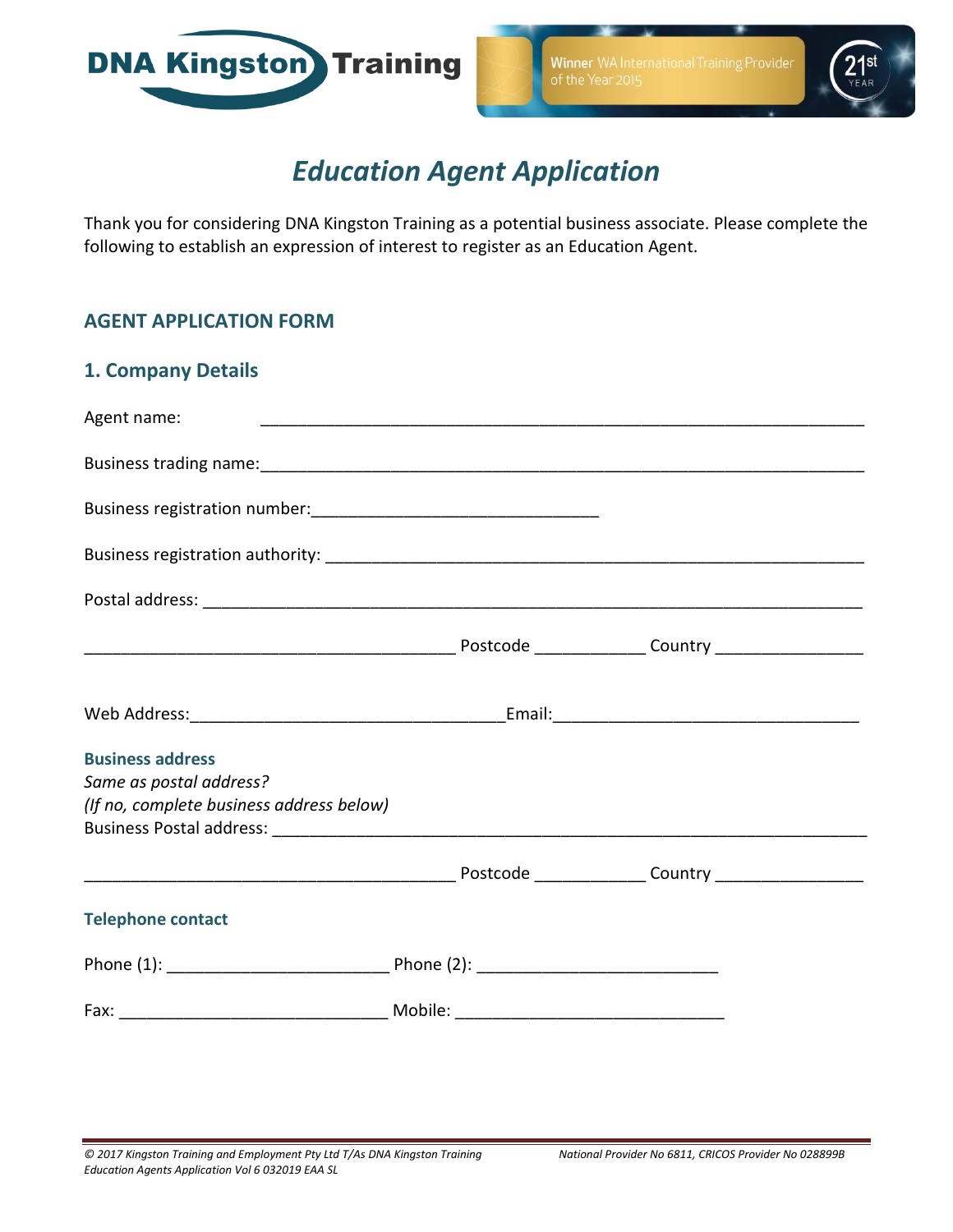

**Winner** WA International Training Provider



**Please provide a description of your major business activities**

Number of years in operation

Number of staff/counsellors: \_\_\_\_\_\_\_\_\_\_\_\_\_\_

Describe your membership of professional associations:

Discuss specific International recruitment training undertaken:

Provide the number of students referred to Australian educational institutions over the past 3 years: \_\_\_\_\_\_\_\_\_\_\_\_\_\_\_\_\_\_\_\_\_\_\_\_\_\_\_\_\_\_\_\_\_\_\_\_\_\_\_\_\_\_\_\_\_\_\_\_\_\_\_\_\_\_\_\_\_\_\_\_\_\_\_\_\_\_\_\_\_\_\_\_\_\_\_\_\_\_\_\_\_\_\_

\_\_\_\_\_\_\_\_\_\_\_\_\_\_\_\_\_\_\_\_\_\_\_\_\_\_\_\_\_\_\_\_\_\_\_\_\_\_\_\_\_\_\_\_\_\_\_\_\_\_\_\_\_\_\_\_\_\_\_\_\_\_\_\_\_\_\_\_\_\_\_\_\_\_\_\_\_\_\_\_\_\_\_

\_\_\_\_\_\_\_\_\_\_\_\_\_\_\_\_\_\_\_\_\_\_\_\_\_\_\_\_\_\_\_\_\_\_\_\_\_\_\_\_\_\_\_\_\_\_\_\_\_\_\_\_\_\_\_\_\_\_\_\_\_\_\_\_\_\_\_\_\_\_\_\_\_\_\_\_\_\_\_\_\_\_\_\_

\_\_\_\_\_\_\_\_\_\_\_\_\_\_\_\_\_\_\_\_\_\_\_\_\_\_\_\_\_\_\_\_\_\_\_\_\_\_\_\_\_\_\_\_\_\_\_\_\_\_\_\_\_\_\_\_\_\_\_\_\_\_\_\_\_\_\_\_\_\_\_\_\_\_\_\_\_\_\_\_\_\_\_\_

\_\_\_\_\_\_\_\_\_\_\_\_\_\_\_\_\_\_\_\_\_\_\_\_\_\_\_\_\_\_\_\_\_\_\_\_\_\_\_\_\_\_\_\_\_\_\_\_\_\_\_\_\_\_\_\_\_\_\_\_\_\_\_\_\_\_\_\_\_\_\_\_\_\_\_\_\_\_\_\_\_\_\_\_

\_\_\_\_\_\_\_\_\_\_\_\_\_\_\_\_\_\_\_\_\_\_\_\_\_\_\_\_\_\_\_\_\_\_\_\_\_\_\_\_\_\_\_\_\_\_\_\_\_\_\_\_\_\_\_\_\_\_\_\_\_\_\_\_\_\_\_\_\_\_\_\_\_\_\_\_\_\_\_\_\_\_\_

\_\_\_\_\_\_\_\_\_\_\_\_\_\_\_\_\_\_\_\_\_\_\_\_\_\_\_\_\_\_\_\_\_\_\_\_\_\_\_\_\_\_\_\_\_\_\_\_\_\_\_\_\_\_\_\_\_\_\_\_\_\_\_\_\_\_\_\_\_\_\_\_\_\_\_\_\_\_\_\_\_\_\_

\_\_\_\_\_\_\_\_\_\_\_\_\_\_\_\_\_\_\_\_\_\_\_\_\_\_\_\_\_\_\_\_\_\_\_\_\_\_\_\_\_\_\_\_\_\_\_\_\_\_\_\_\_\_\_\_\_\_\_\_\_\_\_\_\_\_\_\_\_\_\_\_\_\_\_\_\_\_\_\_\_\_\_

\_\_\_\_\_\_\_\_\_\_\_\_\_\_\_\_\_\_\_\_\_\_\_\_\_\_\_\_\_\_\_\_\_\_\_\_\_\_\_\_\_\_\_\_\_\_\_\_\_\_\_\_\_\_\_\_\_\_\_\_\_\_\_\_\_\_\_\_\_\_\_\_\_\_\_\_\_\_\_\_\_\_\_

## **2. Details of Key Directors and Employee/s:**

Name: \_\_\_\_\_\_\_\_\_\_\_\_\_\_\_\_\_\_\_\_\_\_\_\_\_\_\_\_\_\_\_\_\_\_\_\_\_\_\_\_\_\_\_\_\_\_\_\_\_\_\_\_\_\_\_\_\_\_\_\_\_\_\_\_\_\_\_\_\_\_\_\_\_\_\_\_\_\_

Position: \_\_\_\_\_\_\_\_\_\_\_\_\_\_\_\_\_\_\_\_\_\_\_\_\_\_\_\_\_\_\_\_\_\_\_\_\_\_\_\_\_\_\_\_\_\_\_\_\_\_\_\_\_\_\_\_\_\_\_\_\_\_\_\_\_\_\_\_\_\_\_\_\_\_\_\_

Background, qualifications and previous experience:  $\blacksquare$ 

Name:

Position: where  $\overline{P}$ 

Background, qualifications and previous experience:  $\blacksquare$ 

Name:

Position: \_\_\_\_\_\_\_\_\_\_\_\_\_\_\_\_\_\_\_\_\_\_\_\_\_\_\_\_\_\_\_\_\_\_\_\_\_\_\_\_\_\_\_\_\_\_\_\_\_\_\_\_\_\_\_\_\_\_\_\_\_\_\_\_\_\_\_\_\_\_\_\_\_\_\_\_

Background, qualifications and previous experience:

Please list any other Institute/University/Educational institution you have represented or currently represent in Australia or another country.

\_\_\_\_\_\_\_\_\_\_\_\_\_\_\_\_\_\_\_\_\_\_\_\_\_\_\_\_\_\_\_\_\_\_\_\_\_\_\_\_\_\_\_\_\_\_\_\_\_\_\_\_\_\_\_\_\_\_\_\_\_\_\_\_\_\_\_\_\_\_\_\_\_\_\_\_\_\_\_\_\_\_\_

\_\_\_\_\_\_\_\_\_\_\_\_\_\_\_\_\_\_\_\_\_\_\_\_\_\_\_\_\_\_\_\_\_\_\_\_\_\_\_\_\_\_\_\_\_\_\_\_\_\_\_\_\_\_\_\_\_\_\_\_\_\_\_\_\_\_\_\_\_\_\_\_\_\_\_\_\_\_\_\_\_\_\_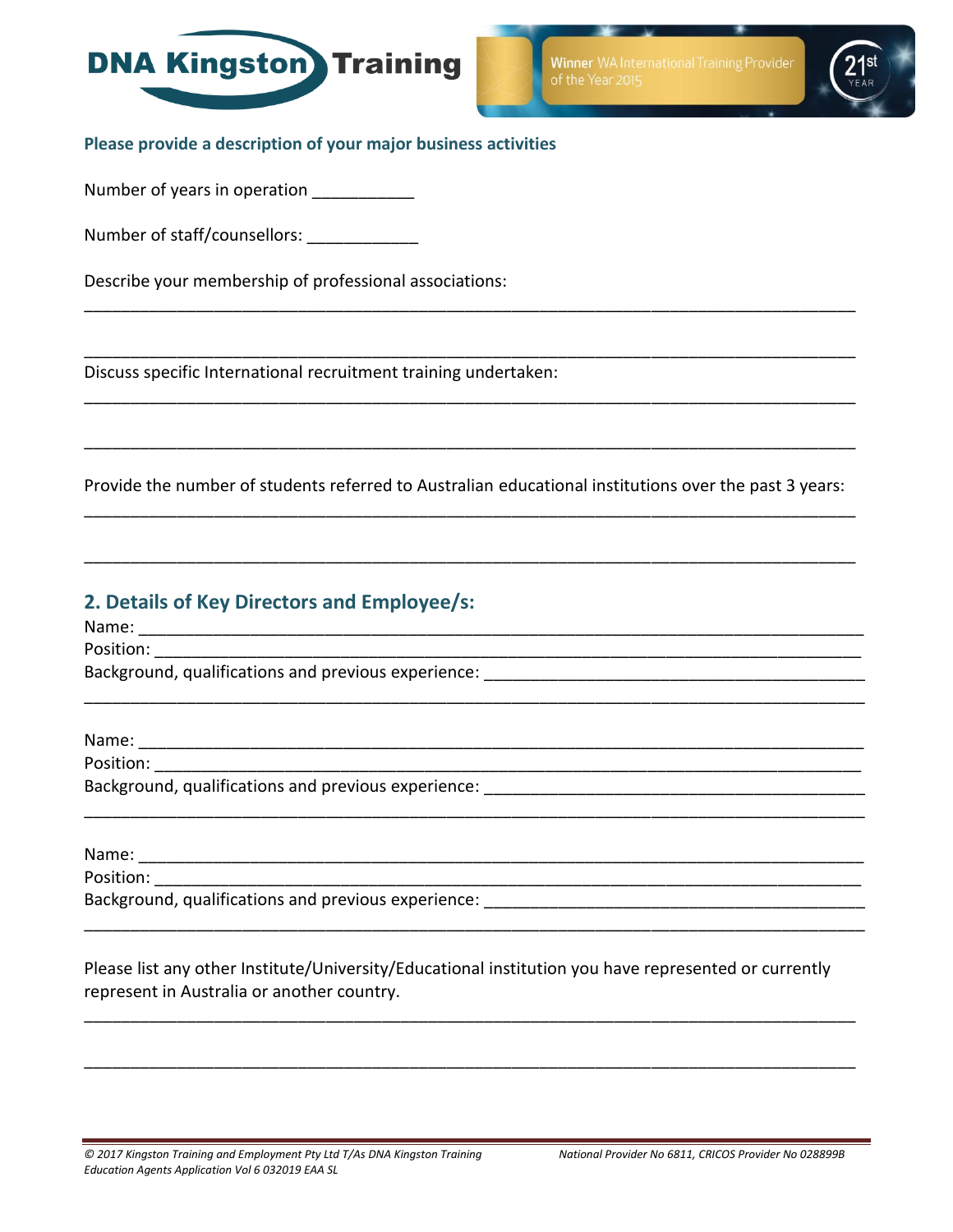



## **3. Understanding of and complying with ESOS requirements**

Are you prepared to regularly monitor The Australian Government Department of Immigration and Border Protection website [\(www.immi.gov.au\)](http://www.immi.gov.au/) **YES** ☐ **NO** ☐

Are you prepared to regularly monitor The Australian Government Department of Education website <https://www.education.gov.au/>

**YES** ☐ **NO** ☐ Have you read the National Code of Practice for Registration Authorities and Providers of Education and Training to Overseas Students 2018 **YES** □ NO □

*The National Code of Practice for Providers of Education and Training to Overseas Students 2018 (National Code 2018) supports the National Strategy for International Education 2025 to advance Australia as a global leader in education, training and research. <https://internationaleducation.gov.au/Regulatory-Information/Pages/National-Code-2018-Factsheets-.aspx> https://www.legislation.gov.au/Details/F2017L01182/Download*

*The National Code is a legislative instrument made under the Education Services for Overseas Students Act 2000 and sets nationally consistent standards to support providers to deliver quality education and training to overseas students.*

*The National Code 2018 commenced on 1 January 2018. Education providers must comply with the National Code to maintain their registration to provide education services to overseas students.*

#### *National Code 2018 Factsheets*

*[General Factsheet](https://internationaleducation.gov.au/Regulatory-Information/Documents/FINAL%20National%20Code%20Factsheet%20-%20General%20changes.pdf) [Standard 1: Marketing information and practices](https://internationaleducation.gov.au/Regulatory-Information/Documents/National%20Code%202018%20Factsheets/Standard%201.pdf) [Standard 2: Recruitment of an overseas student](https://internationaleducation.gov.au/Regulatory-Information/Documents/National%20Code%202018%20Factsheets/Standard%202.pdf) [Standard 3: Formalisation of enrolment and written agreements](https://internationaleducation.gov.au/Regulatory-Information/Documents/National%20Code%202018%20Factsheets/Standard%203.pdf) Standard 4: [Education Agents](https://internationaleducation.gov.au/Regulatory-Information/Documents/National%20Code%202018%20Factsheets/Standard%204.pdf) [Standard 5: Younger overseas students](https://internationaleducation.gov.au/Regulatory-Information/Documents/National%20Code%202018%20Factsheets/Standard%205.pdf) [Standard 6: Overseas student support services](https://internationaleducation.gov.au/Regulatory-Information/Documents/National%20Code%202018%20Factsheets/Standard%206.pdf) [Standard 7: Overseas student transfers](https://internationaleducation.gov.au/Regulatory-Information/Documents/National%20Code%202018%20Factsheets/Standard%207.pdf) [Standard 8: Overseas student visa requirements](https://internationaleducation.gov.au/Regulatory-Information/Documents/National%20Code%202018%20Factsheets/Standard%208.pdf) [Standard 9: Deferring, suspending or cancelling the overseas student's enrolment](https://internationaleducation.gov.au/Regulatory-Information/Documents/National%20Code%202018%20Factsheets/Standard%209.pdf) [Standard 10: Complaints and appeals](https://internationaleducation.gov.au/Regulatory-Information/Documents/National%20Code%202018%20Factsheets/Standard%2010.pdf) [Standard 11: Additional requirements](https://internationaleducation.gov.au/Regulatory-Information/Documents/National%20Code%202018%20Factsheets/Standard%2011.pdf)*

*The National Code 2018 factsheets will continue to be updated to reflect questions from the sector.* 

*The Department of Education and Training provides general information and assistance to registered providers and overseas students on the National Code and the Education Services for Overseas Students Act 2000.*

Are you aware of the main responsibilities of Agents under the National Code and that your **F** responsibility is to comply to these obligations fully. **YES** □ NO □

Have you read and have an understanding of the Education Services for Overseas Students (ESOS) legislation (**ESOS Act**) https://internationaleducation.gov.au/Regulatory-Information/Education-Services-for-Overseas-Students-ESOS-Legislative-Framework/ESOS-Regulations/Pages/default.aspx **YES** ☐ **NO** ☐

Do you understand that students coming to Australia on a student visa must be genuine temporary entrants and must study full-time. **YES** ☐ **NO** ☐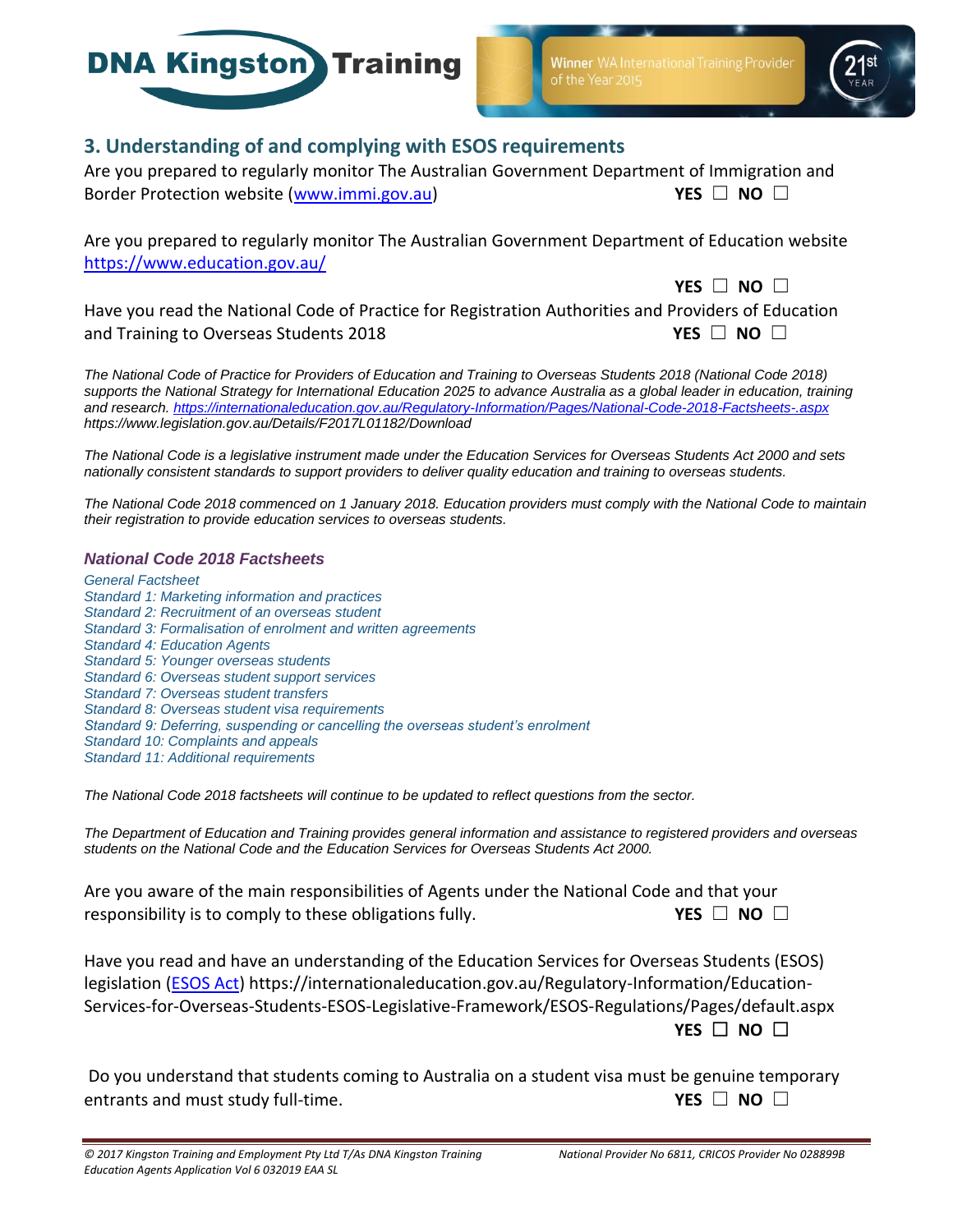



Do you understand that you must not make any guarantees about achieving residential status in Australia, but that you can refer students to the Department of Home Affairs website

**YES** ☐ **NO** ☐

Are you prepared to comply with all requirements of the Institute about advertising and course material, application procedures and providing information to students. **YES**  $\Box$  **NO**  $\Box$ 

Are you prepared only to use material supplied by the Institute to describe the Institute and its **courses. YES** □ **NO** □

*I understand and will comply to the above questions and requirements of the National Code 2018*

Name: \_\_\_\_\_\_\_\_\_\_\_\_\_\_\_\_\_\_\_\_\_\_\_\_\_\_\_\_\_ Signature: \_\_\_\_\_\_\_\_\_\_\_\_\_\_\_\_\_\_\_\_\_\_\_\_\_\_\_\_\_

## **4. Description of Potential Market**

*As we have a number of Agents in very similar areas, could you please answer the following.*

From which geographical area will your potential market come

Please describe any strengths you have in these regions to justify your choice.

Please describe the characteristics of your potential market (age, income, educational background, university networks, etc.) Please use separate sheets, if necessary.

\_\_\_\_\_\_\_\_\_\_\_\_\_\_\_\_\_\_\_\_\_\_\_\_\_\_\_\_\_\_\_\_\_\_\_\_\_\_\_\_\_\_\_\_\_\_\_\_\_\_\_\_\_\_\_\_\_\_\_\_\_\_\_\_\_\_\_\_\_\_\_\_\_\_\_\_\_\_\_\_\_\_\_

\_\_\_\_\_\_\_\_\_\_\_\_\_\_\_\_\_\_\_\_\_\_\_\_\_\_\_\_\_\_\_\_\_\_\_\_\_\_\_\_\_\_\_\_\_\_\_\_\_\_\_\_\_\_\_\_\_\_\_\_\_\_\_\_\_\_\_\_\_\_\_\_\_\_\_\_\_\_\_\_\_\_\_

\_\_\_\_\_\_\_\_\_\_\_\_\_\_\_\_\_\_\_\_\_\_\_\_\_\_\_\_\_\_\_\_\_\_\_\_\_\_\_\_\_\_\_\_\_\_\_\_\_\_\_\_\_\_\_\_\_\_\_\_\_\_\_\_\_\_\_\_\_\_\_\_\_\_\_\_\_\_\_\_\_\_\_

\_\_\_\_\_\_\_\_\_\_\_\_\_\_\_\_\_\_\_\_\_\_\_\_\_\_\_\_\_\_\_\_\_\_\_\_\_\_\_\_\_\_\_\_\_\_\_\_\_\_\_\_\_\_\_\_\_\_\_\_\_\_\_\_\_\_\_\_\_\_\_\_\_\_\_\_\_\_\_\_\_\_\_

\_\_\_\_\_\_\_\_\_\_\_\_\_\_\_\_\_\_\_\_\_\_\_\_\_\_\_\_\_\_\_\_\_\_\_\_\_\_\_\_\_\_\_\_\_\_\_\_\_\_\_\_\_\_\_\_\_\_\_\_\_\_\_\_\_\_\_\_\_\_\_\_\_\_\_\_\_\_\_\_\_\_\_

## **5. Proposal**

#### *Please outline the support services you can offer to students*

What do you believe is the most effective marketing strategy to employ in your particular area, region or market

\_\_\_\_\_\_\_\_\_\_\_\_\_\_\_\_\_\_\_\_\_\_\_\_\_\_\_\_\_\_\_\_\_\_\_\_\_\_\_\_\_\_\_\_\_\_\_\_\_\_\_\_\_\_\_\_\_\_\_\_\_\_\_\_\_\_\_\_\_\_\_\_\_\_\_\_\_\_\_\_\_\_\_

\_\_\_\_\_\_\_\_\_\_\_\_\_\_\_\_\_\_\_\_\_\_\_\_\_\_\_\_\_\_\_\_\_\_\_\_\_\_\_\_\_\_\_\_\_\_\_\_\_\_\_\_\_\_\_\_\_\_\_\_\_\_\_\_\_\_\_\_\_\_\_\_\_\_\_\_\_\_\_\_\_\_\_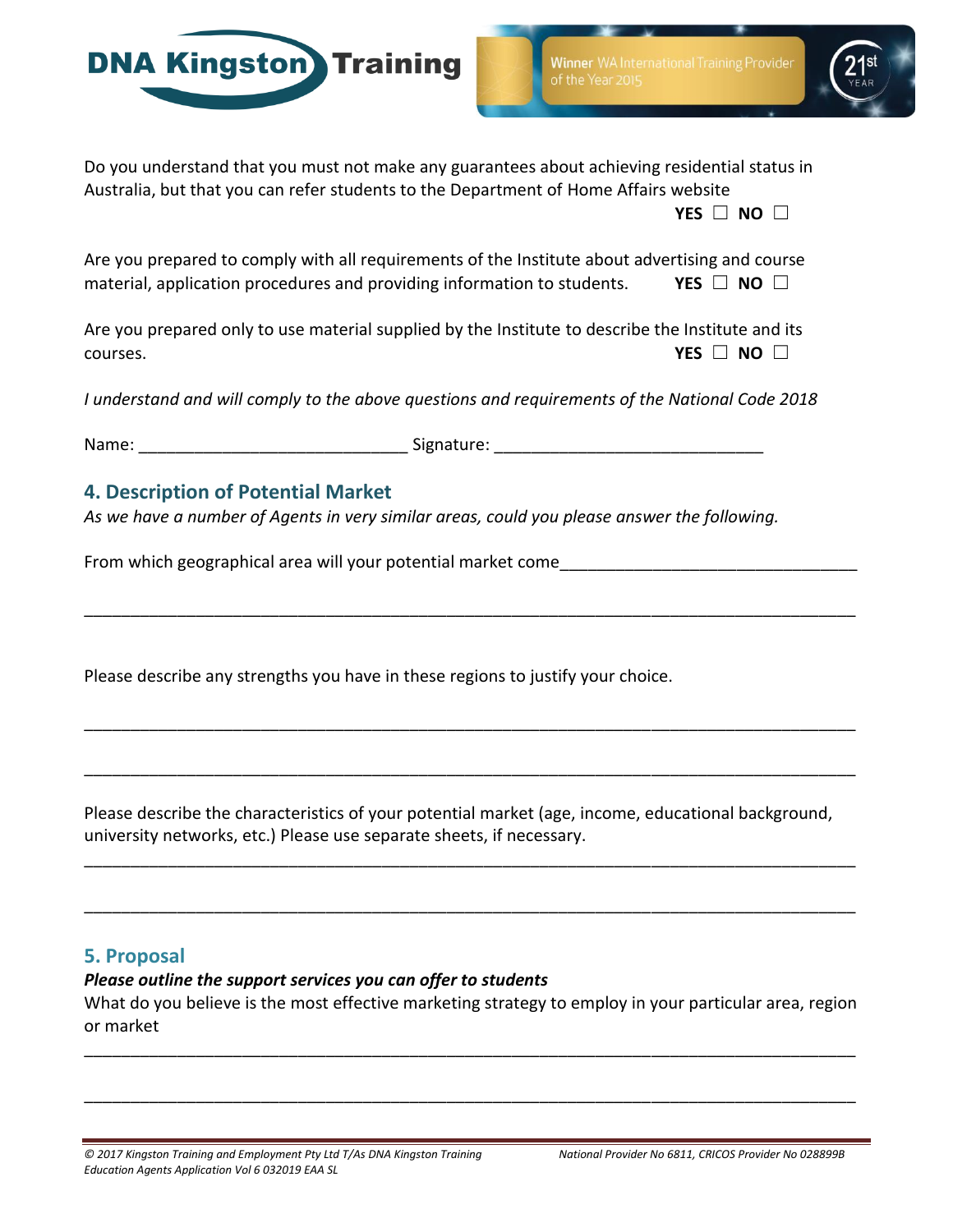



What is the most suitable time of the year to conduct a marketing trip to your region or a visit to your office to recruit students? **Example 20** 

## **6. Referees**

Please list the name of at least three (3) referee who can vouch for you and your company's involvement in student recruitment.

| Please list the name of one (1) referee who can vouch for you and your company's financial standing<br>and their contact details. |
|-----------------------------------------------------------------------------------------------------------------------------------|
|                                                                                                                                   |

| Name:            |  |  |  |
|------------------|--|--|--|
|                  |  |  |  |
| Business Entity: |  |  |  |
|                  |  |  |  |

Telephone / Email: **Example 2018** 

## **7. Agent information on PRISMS**

Do you give DNA Kingston Training permission to access your agent information as stored on the Australian Government's PRISMS database? **YES** ☐ **NO** ☐

## **8. Proposed Agreement**

#### **Checklist**

- All questions answered or Business Profile attached with questions 3,4 ,5 and 6 answered.
- Check that referee from the Industry has been provided *(if available) It is understood that providing Industry referees may not be possible if you are just commencing your business.*
- Proof of business registration provided
- Supporting documents
- Understand ESOS requirements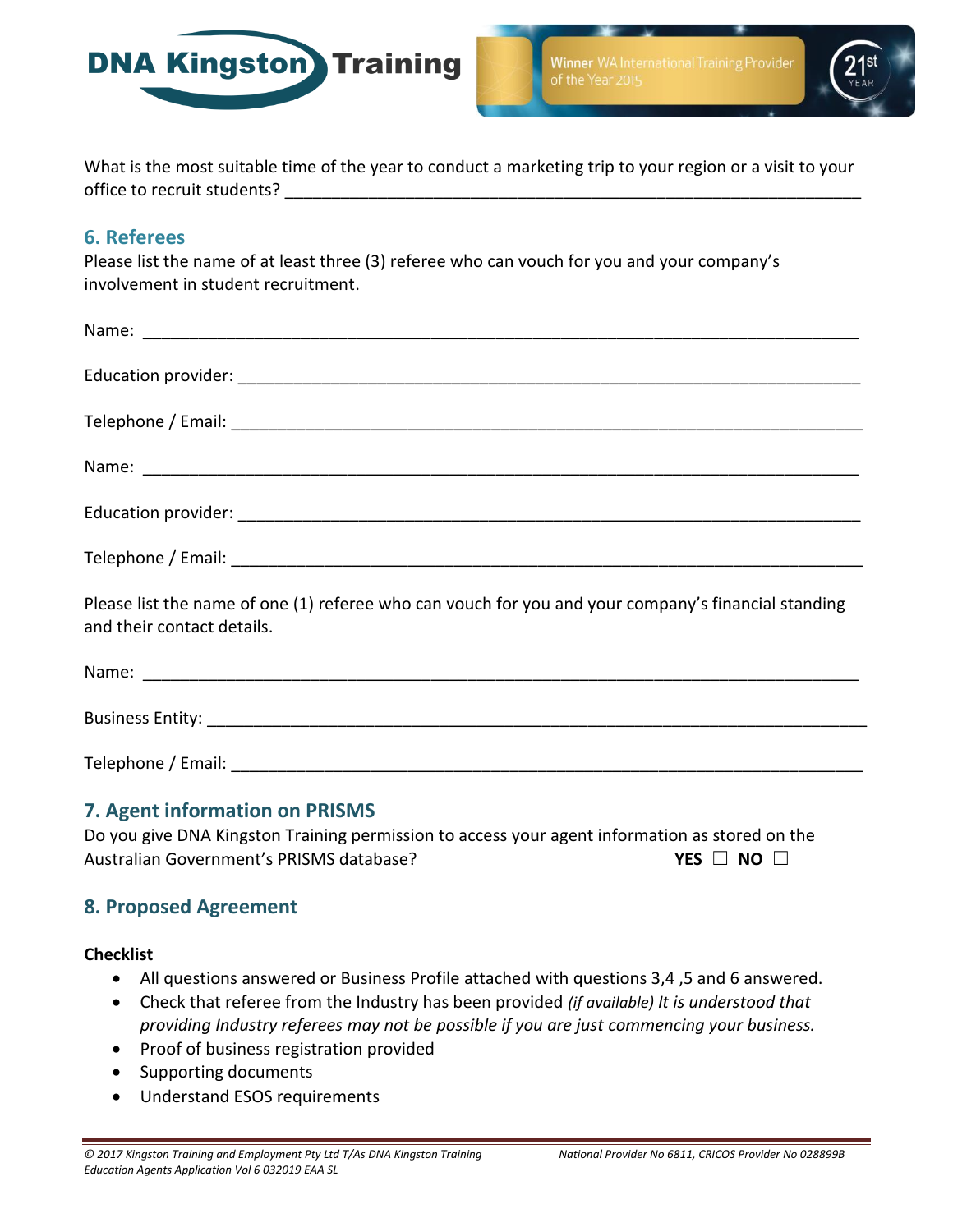

**Winner** WA International Training Provider



**Please note:** Business / Organization Profile can be attached and utilized instead of answering all questions, if applicable or to enhance application.

Please note that once approved your company details will be displayed on our web site as per regulations.

Are you prepared to enter into an Agreement with DNA Kingston Training in accordance with the terms as in our Application processes and International Education Agent Process.

#### **Yes / No - I will comply to the above standards and requirements.**

| Name:           | Signature: |  |
|-----------------|------------|--|
|                 |            |  |
| Position Title: | Date:      |  |

## **ADDITIONAL INFORMATION**

#### *Complete all questions in this application form*

*Please note: Business / Organization Profile can be attached and utilized instead of answering all questions, if applicable or to enhance application.*

- $\Box$  Provide proof of Business Registration from your country such as a certified copy of Business Registration
- $\square$  Send the application form and supporting documents to the following address by Email:

Email: [admin@dnakingstontraining.edu.au](mailto:admin@dnakingstontraining.edu.au)

All of the above information must be in English or translated into English from a notary office or Justice of the Peace in your country.

Please send copies only, as we will retain all documents submitted with this application for audit purposes. Please keep a copy of all documentation for your own files.

## **AGENT OBLIGATIONS**

#### *Before making an application you should be familiar with the following:*

- Education Service for Overseas Student Act 2000
- National Code of Practice for Registered Authorities and Provision of Education and Training for Overseas Student (The National Code 2018)
- DNA Kingston Training website [www.dnakingstontraining.edu.au](http://www.dnakingstontraining.edu.au/)

#### *It is also recommended that you visit:*

- The Australian Government Department of Home Affairs website [\(www.immi.gov.au\)](http://www.immi.gov.au/)
- The Australian Government Department of Education website [\(https://www.education.gov.au/\)](https://www.education.gov.au/)